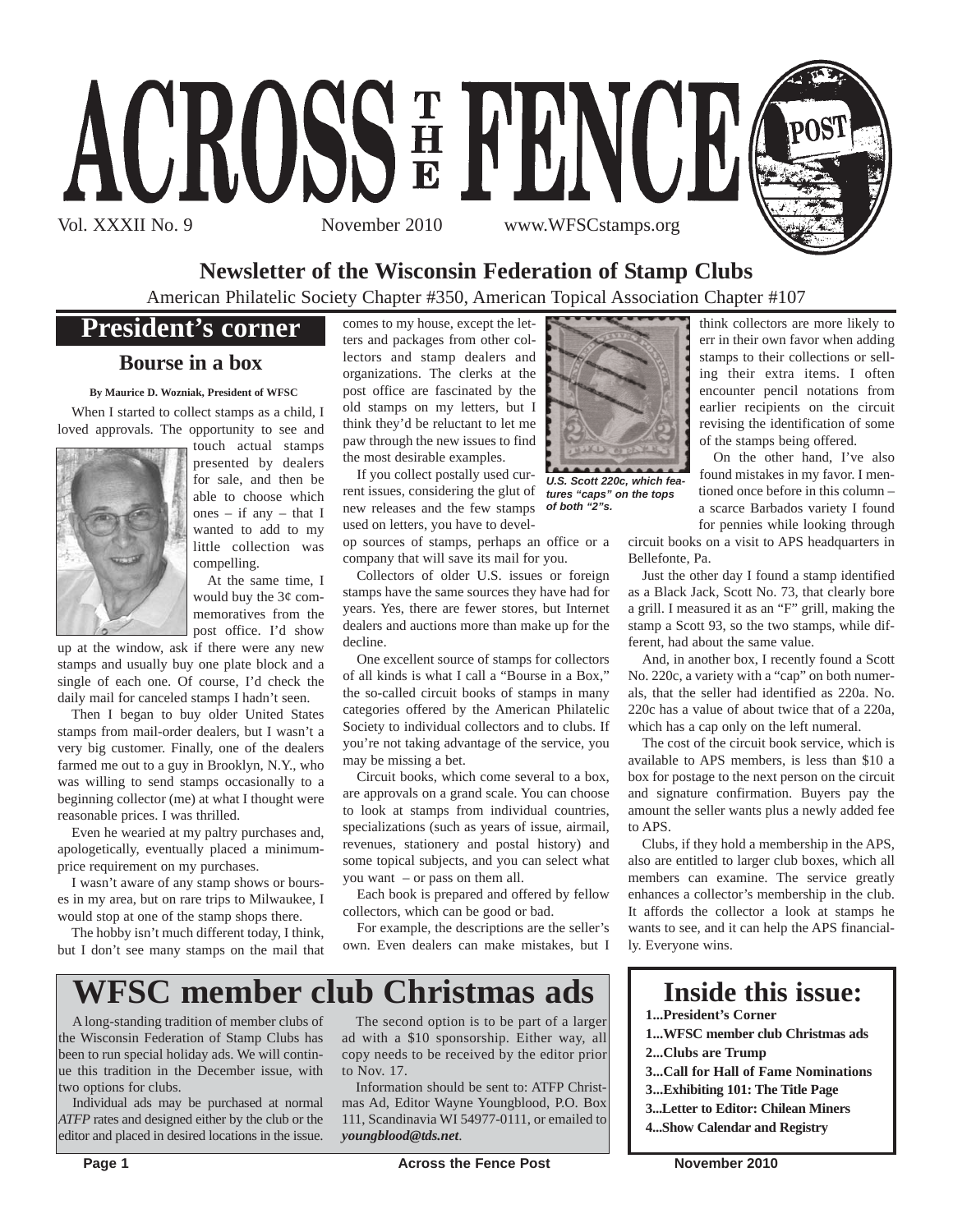### **Clubs are Trump**

**By Maurice D. Wozniak, President of WFSC**

Besides providing salient details for the next meeting, a club's newsletter also should address the interests of the membership and serve as a creative outlet for its editor.

For example, the **Milwaukee Philatelic Society** newsletter always displays a long feature story on a new United States stamp written by its editor, Carol Schutta.

The newsletter of the **Northwoods Philatelic Society**, Iron Mountain, Mich., a creation of Jim Stearns, is essentially a rambling monologue that includes the minutes of the previous meeting, a health report or birthday greetings for some members, reminders on projects underway, shows being held in Michigan and Wisconsin (and even Canada!) news items from

## *Across the Fence Post* **Ad Rates (revised 1/06)**

| <b>Type Size</b>                                   | Commercial<br>Rate | Club<br>Rate |
|----------------------------------------------------|--------------------|--------------|
|                                                    |                    |              |
| A Full page $(7\frac{1}{4}x(9\frac{1}{2}y))$       | \$42.00            | \$33.75      |
| B Half page $(7\frac{1}{4} \times 4\frac{3}{4})$   | \$26.25            | \$21.00      |
| C Large $\frac{1}{4}$ page $(4 \frac{3}{4} x 6)$   | \$20.50            | \$16.50      |
| D Medium $\frac{1}{4}$ page                        | \$14.75            | \$11.75      |
| $(4\frac{3}{4}$ " x 3 $\frac{3}{4}$ ")             |                    |              |
| E $1/8$ page $(2\frac{1}{4}$ " x $3\frac{3}{4}$ ") | \$7.50             | \$6.00       |
| F Econo Ad $(2\frac{1}{4}$ " x $2\frac{3}{4}$ ")   | \$3.75             | \$3.00       |
| G Reduced Business Card                            | \$2.75             | \$2.25       |
| $(2 \frac{1}{4}$ " x $1 \frac{1}{4}$ ")            |                    |              |
| H Back page $(7\frac{1}{4}$ " x 9 $\frac{1}{2}$ ") | \$57.75            | N/A          |
|                                                    |                    |              |
| Please make checks payable to :W.F.S.C.            |                    |              |

the philatelic press and reminders such as who has volunteered to bring goodies to the next meeting. It's a printed counterpart to an Internet blog.

*The Valley Philatelist* newsletter of the **Outagamie Philatelic Society** occasionally contains an extra item, such as a feature urging members to "dress up a letter with vintage stamps" and a news report on the Citizens Stamp Advisory Committee by the Appleton postmaster.

Newsletters shouldn't be dry and boring. They should be fun and informative – just like your club and its activities.

## **\* \* \***

#### **Program ideas**

**The Oshkosh Philatelic Society**, which meets twice a month in spaces provided by a nursing home in the city, provided members with a complete list of programs from fall through next summer. They are largely generated from members' collecting interests, such as military postal history, back-of-the-book and wine stamps, but also include dealer nights, at which dealer-members provide stamps for sale, a slide show on stamp collecting and open discussions.

Alice Archie gave a program at a **Milwaukee Philatelic Society** meeting on the basics of stamp collecting. She included a list of abbreviations used in the hobby.

A challenge in the continuing one-page-exhibit competition at **Waukesha County Philatelic Society** was "Things that go together."

Richard Favish, a member of **American**

**Topical Association Chapter 5**, Waukesha, gave a presentation on the collecting of ceremonial programs and first-day ceremonies he has attended. He gave each member at the meeting a copy of the program for this year's Negro Baseball first-day ceremony. At the club's youth meeting earlier in the evening, Favish presented each youth with a ceremony program in a first-day cover with all five Sunday Funnies stamps – and each youth member got a Vince Lombardi stamp program from 1997 in Green Bay.

#### **\* \* \***

#### **What others are doing**

Michele Basal took over as president of **Northwoods Philatelic Society**, Iron Mountain, Mich. Tom Pleyte is vice president, Mark Pleyte treasurer and Jim Stearns secretary.

Don Thurwatcher was elected president of the **Oshkosh Philatelic Society**. Other officers are Cathy Lemke, vice president; Bill Hodge, secretary; and Dave Carney, treasurer.

Rob Henak, who is trying to develop a history of the **Milwaukee Philatelic Society**, provided accounts in the club newsletter stories in *Mekeel's* magazine from 1899 on the founding of MPS.

The rejuvenated **North Shore Philatelic Society**, Fox Point, is holding meetings about once a quarter at restaurants in the area.

#### **\*\*\***

*Information for "Clubs Are Trump" is gathered from club newsletters. Please send newsletters to Maurice D. Wozniak, 1010 Berlin St., Waupaca WI 54981.*

## **Wisconsin Federation of Stamp Clubs officers** *Across the Fence Post* is the official publication of stamp Clubs, Inc., a

#### PRESIDENT Maurice D. Wozniak

1010 Berlin St. Waupaca WI 54981 715-258-2025 mwoz@live.com

#### VICE PRESIDENT Jim Stollenwerk

#### 1020 Hazelwood Court

West Bend WI 53095 Home: 262-306-0829 Cell: 262-305-1483 jsastollen@charter.net

#### **SECRETARY**

Judy Essig jdyessig@hnet.net

#### TREASURER

Allen E. Vick 2090 River Estate Lane Stoughton WI 53589 Norskelodge@aol.com

#### VP YOUTH DIVISION MaryAnn Bowman

P.O. Box 1451 Waukesha WI 53187

#### NE REGION VP

Al Marcus

maram@tds.net Green Bay Phil. Soc. Northwoods Phil. Soc. (Iron Mountain) Outagamie Phil. Soc. Wisc. Postal Hist. Soc.

#### EAST CENT. REGION VP Vern Witt

Fond du Lac Stamp Club Kettle Moraine Coin & Stamp Club Manitowoc Phil. Soc. Oshkosh Phil. Soc. Sheboygan Stamp Club

#### SW REGION VP Valerie Cook

Badger Stamp Club Baraboo Stamp Club Janesville Stamp Club Monroe Stamp & Postcard Club

#### SOUTH CENTRAL REGION VP Art Gaffney

stehlee@aol.com Waukesha County Phil. Soc.

#### SE REGION VP Art Schmitz

pescador@milwpc.com Am. Top. Assn. (Chap. 5) North Shore Phil. Soc. (Milw.) Northwestern Mutual Stamp Club Polish American Stamp Club Wauwatosa Phil. Soc. American Air Mail Soc. (Billy

Mitchell Chapter)

Germany Phil. Soc. (Chap. 18) Italian American Stamp Club Milwaukee Phil. Soc.

#### CENTRAL REGION VP Mike Lenard

mjlenard@aol.com Central Wisc. Stamp Club Chippewa Valley Stamp Club Northwoods Stamp & Coin Club (Rhinelander)

Wisconsin Valley Phil. Soc.

the Wisconsin Federation of Stamp Clubs, Inc., a 501c3 non-profit organization. WFSC also is a life member of the APS (since 1953). For more information about WFSC, please contact the Central Office.

AFTP is published monthly September through April, and every other month May through August (10 issues per year). News of Wisconsin collectors, club news and gratis original philatelic features are welcomed. The editor accepts submissions in any format, but prefers email if possible. Editor reserves the right to make editorial changes to submitted copy.

Material appearing in AFTP not carrying an individual copyright notice may be reproduced only by not-for-profit organizations, provided the author(s) and AFTP receive credit or attribution. All materials carrying an individual copyright notice are the sole property of the author(s).

Unless explicitly stated by an officer in conjunction with official WFSC business, opinions expressed by the editor or individual authors are not necessarily endorsed by the WFSC.

Submission deadlines for editorial and avertising materials are for the 1st of the month preceding month of publication (i.e. Jan. 1 for Feb. issue).

All show calendar information, along with all other editorial matter and listings, should be sent to: Wayne L. Youngblood, Editor ATFP, P.O. Box 111, Scandinavia WI 54977-0111. (youngblood@tds.net) phone: 715-467-4416.

Advertising material and payment should be sent to Dave Carney, Advertising Manager, AFTP, P.O. Box 55, Kimberly, WI 54136-0055. (dcarneyl@new.rr.com) phone: 920-687-9077. For a complete list of advertising rates and policies (display, classified and listings), request a copy from the advertising manager.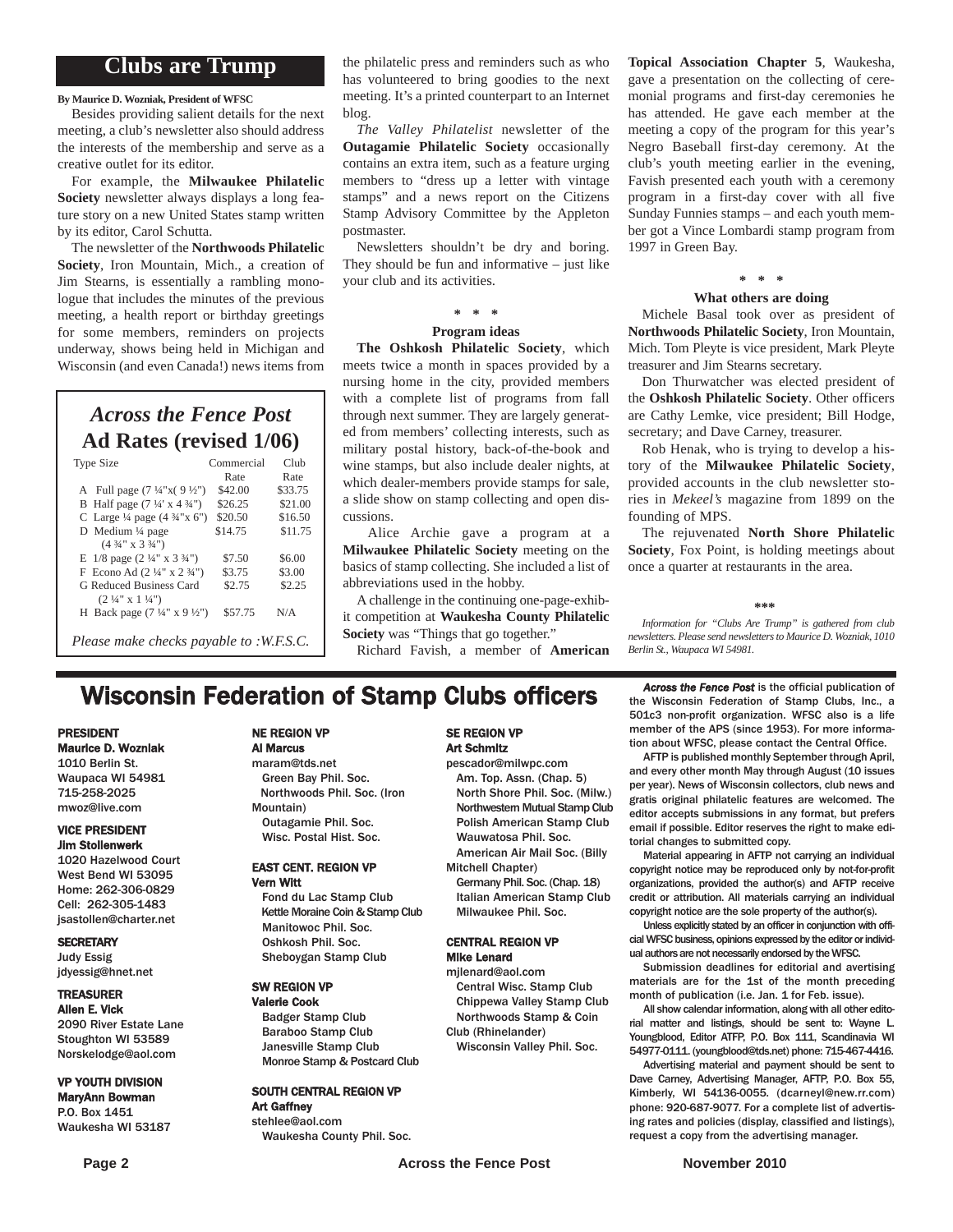## *Exhibiting 101: The Title Page*

#### **Robert R. Henak**

Regardless whether you exhibit thematics, postal history or postcards, your title page could be the most important page of your exhibit. Yet far too many exhibitors simply dash off the title page without a second thought.

The title page is not simply a piece of paper containing nothing but the title of the exhibit. Rather, as Randy Neil explains in his *Philatelic Exhibitors Handbook* (3rd Ed.) at 129-30, the title page is best used to explain the exhibit's significance and to "draw a clear, easily-understood roadmap for the judge." The well-done title page also can note particularly important items in the exhibit, or new discoveries or research by the exhibitor. Depending on how well these purposes are fulfilled, the title page can have a major impact on the ultimate award level at both local and national exhibitions.

Given the importance of the title page, it often is the first page written and the last one finalized. It is quite common for an exhibitor to revise the title page multiple times during the process of designing and mounting the exhibit.

Much like the introductory paragraph to an essay, the title page should define as exactly as possible what the exhibit will show. A judge or member of the public reading the title page should be able to understand both the scope and content of the exhibit, expecting neither more nor less than the exhibit ultimately delivers.

Indeed, the title itself should define the scope of the exhibit. If the title suggests a broader or narrower scope than the exhibit delivers, the award level will suffer accordingly. Using "Shakespeare" as a title suggests that the exhibit will cover Shakespeare's life, sonnets and the impact of his works, as well as his

plays. One would expect "Shakespeare's Comedies," on the other hand, to be limited to the creation, plot, staging and impact of that subset of his plays.

A well-designed title page also will summarize the story of your exhibit. Remember, a quality exhibit has a beginning, a middle and a logical ending. The title page will help explain why your story starts where it does, how the exhibit develops that story and why you have chosen the particular ending. This can be done in words or outline form. Although a plan or outline of the exhibit is required for thematic exhibits, either can be useful in other types of exhibits as well, especially where the exhibit is long and the story complex.

Finally, the title page can explain the exhibit's significance or highlight important items. Why should anyone care about the postal history of some small Iowa county that did not even exist until shortly before the Civil War? Perhaps because the postal development of that county reflects or represents the similar development of any number of similar counties throughout the Midwest. Why should we care about hoot owls? Maybe because of their impact on the broader environment and sustainability of a given ecosystem. The judge or others viewing the exhibit may not know if you do not tell them and may not be willing to wait until the second row of the third frame to find out.

As for important items, some exhibitors choose to identify the most important items or groups of items right up front on the title page. While not required, such a tactic reduces the risk that the judge and other viewers will miss your best material. Indeed, exhibitors often place one of the very best items on the title page

as a kind of teaser of things to come.

Of course, there is no rule that you must place a philatelic item on the title page. Anything that draws the viewer into the exhibit's story can be placed on the title page, be it a map, a photograph, a picture postcard or – as with a transformational exhibit from the 1980s called *Gold Fever* – a real gold nugget.

In the end, the importance of your title page rests in two factors. First, the title page often is your best – and usually only – chance to catch the attention of the viewing public. Especially where there are a number of exhibits to see, a boring, uninformative title page or uncreative title will lose the audience to your story no matter how impressive the philatelic material actually shown in the rest of the exhibit.

Second, with very limited exceptions, the title page alone, from among all the pages of your exhibit, goes to the judges before the show. The title page, sometimes joined by the plan page in thematic exhibits and a synopsis page (to be discussed in a later article but which is not actually part of the exhibit), is the only page of your exhibit that the judges must read. Again, a boring or pedestrian title page will lead the jury to expect more at the frames, while a well-done title page will leave the judges enthusiastic to see the rest of the exhibit.

At the next show you attend, take the time to read several of the title pages of the exhibits presented. Indeed, reviewing other exhibits is a great way to get new ideas for your own exhibits, regardless of the level of the show and the overall quality of the exhibits. See what you like about them and what you decide just does not work for you. Then feel free to incorporate the ideas you like into your own exhibit.

### *Hall of Fame Nominations Due*

Nominations are now being accepted for the 2011 Wisconsin Philatelic Hall of Fame, which recognizes prominent Wisconsin philatelists for their contributions to the hobby. The deadline for nominations is Dec. 31, 2010.

Qualifications required of nominees are: (1) Contributions of a purely local club nature shall not be the sole reason for selection to the Hall of Fame; and (2) A deceased philatelist may not be nominated or considered for selection until three years after his/her death.

Send your nominations(s), together with a statement identifying the nominee, a short philatelic biography and the reasons why that person should be selected for the Wisconsin Philatelic Hall of Fame to Karen Weigt, Chair, Hall of Fame Committee, 4184 Rose Ct., Middleton, WI 53562-4339 or *kweigt@tds.net*.

Only WFSC member clubs may submit nominations, and each nomination must be seconded by two other member clubs. The nominating club is responsible for making arrangements with the seconding clubs to provide those seconds. The nomination and seconds should be sent to chairman of the Hall of Fame Committee in one mailing.

*Letter... Chilean Miners stamp coming soon?*

Just out of curiosity, am I the only one wondering if, when and who's going to issue a stamp commemorating the miracle of the rescue of the 33 Chilean miners? *— Art Schmitz*

*via email*

*Art, you're definitely not the only one wondering this.*

*In fact, there already have been several different custom-printed stamps, including the*

> *Share your interests with fellow Wisconsin collectors Write about a favorite item for the next* **ATFP***!*



*one illustrated nearby, created by zazzle.com to honor the rescue. Several of these designs can be ordered by anyone visiting the website.*

> *I'd also be willing to bet that Chile will release a stamp or souvenir sheet withing the next few months, although it has not been announced*

> *I'm sure the usual gang of suspects also will release loads of stamps and sets in the coming months, but Zazzle appears to be the first.*

> > *— Wayne*